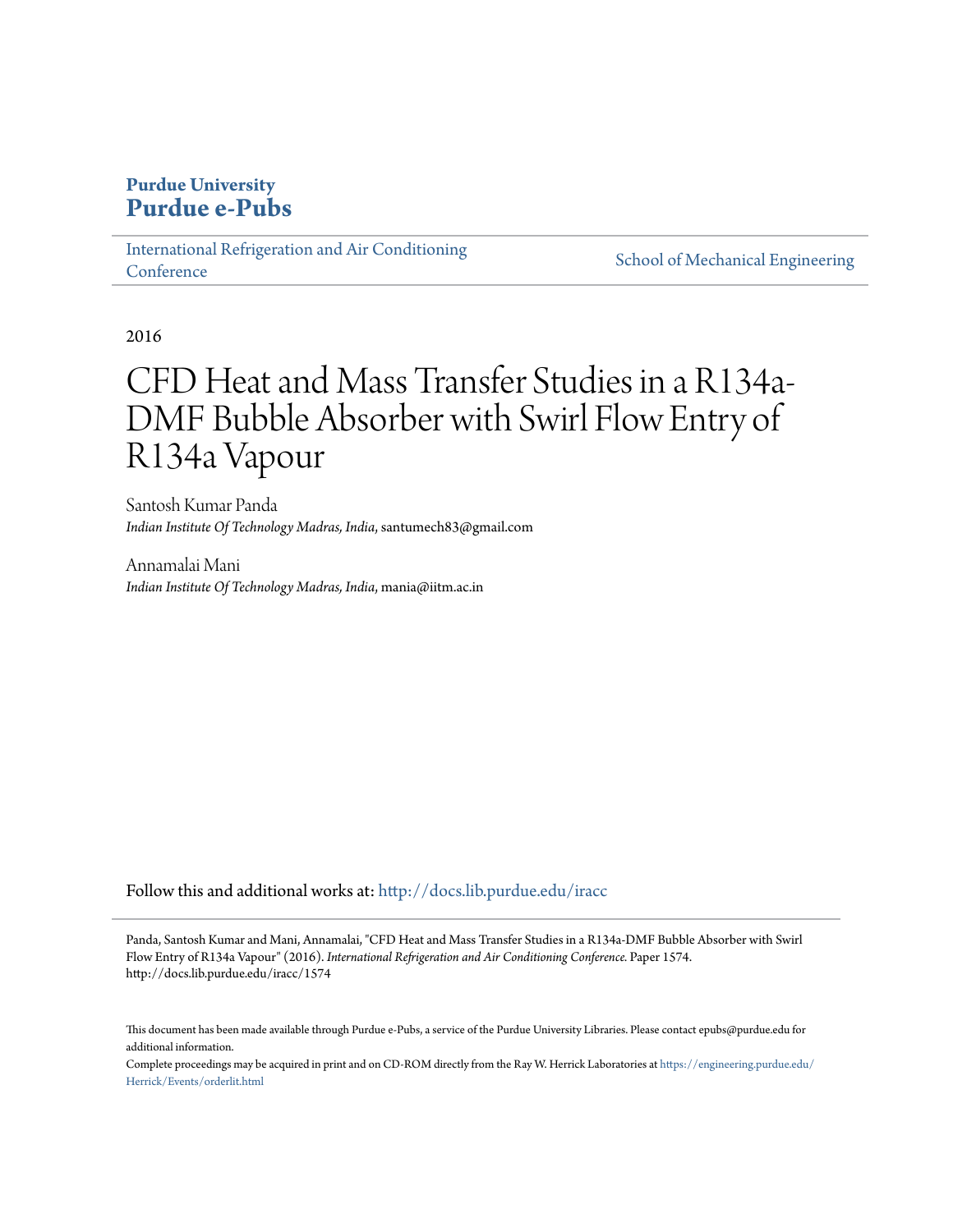# **CFD heat and mass transfer studies in a R134a-DMF bubble absorber with swirl flow entry of R134a vapour**

#### **Santosh Kumar Panda, A. Mani\***

Refrigeration and Air-conditioning Laboratory, Mechanical Department, Indian Institute of Technology Madras, Chennai, INDIA. Tel.: +91 44 22574666; E-mail address: [mania@iitm.ac.in](mailto:mania@iitm.ac.in) \* Corresponding Author

# **Abstract:**

 Study of absorber for heat and mass transfer analysis is essential to improve the performance of Vapour absorption refrigeration system (VARS). Tangential injection of refrigerant gas into liquid solution in a bubble absorber increases the heat and mass transfer characteristics by following rotary and translation path. In this study, a vertical absorber is considered for heat and mass transfer studies with refrigerant, R134a (1,1,1,2 – Tetrafluoroethane) and absorbent, DMF(dimethyl formamide). R134a vapour is injected into the absorber using two injectors of 4.8 mm inner diameter at an injection angle of 30° to the vertical axis and parallel to the azimuthal axis of the absorber which enhances mixing of R134a with liquid to increase the heat and mass transfer. Heat and mass transfer characteristic are presented in this paper in terms of operational parameters. Effect of solution pressure, solution flow rate, gas mass flow rate on heat and mass transfer rate, absorption rate, absorption efficiency, heat and mass transfer coefficients are computed numerical results.

### **1.Introduction**

 Absorber is one of the important components in vapour absorption refrigeration system. In an absorber, low temperature and low pressure refrigerant vapour from evaporator enters the absorber and is absorbed by weak solution. Heat of absorption is rejected to an external heat sink and weak refrigerant solution converted to strong solution. This work is being carried out on studies of absorber with swirl flow. Hence, it is proposed to study the absorber with swirl to improve its performance thereby improving the performance of vapour absorption systems. In applications such as absorption, distillation, the interaction of two phases occurs through injection of gas into the liquid pool and the equipment is designed based on the knowledge derived from the studies of the hydrodynamic parameters suitable for desired performance. Different fluid combinations viz. air-water, glycerol-air, methanol-air, ethanol-air, etc. have been used for bubble dynamics studies and ammonia–water, water-lithium bromide, R134a-DMF, etc. for absorber studies.

 Many configurations or methods have been considered for increasing the rate of heat transfer in forced convection to reduce the size of the heat exchanger results in cost saving. Tangential entry of the fluid into an absorber can be achieved by single tangential inlet (circular or rectangular cross-section at different angles to the pipe axis) or more than one tangential entry, tangential inlet nozzles, tangential machined slots and tangentially drilled slots. Generally, tangential entry swirl generators have been used as a combination of axial plus tangential entry. With these types of swirler, the degree of swirl can be controlled by adjusting the proportion of fluid admitted by the axial and tangential fluid inlets.

 Experimental studies conducted by Guo and Dhir (1994) for vertical tube with 6 injectors tangentially injected to find the velocity and temperature profile along the flow, heat transfer and swirl decay also calculated in turbulent regions along the flow. High axial velocity near the wall increases wall heat flux and high turbulence level for increase the heat transfer enhancement. A numerical modelling proposed by Lelea (1991) for micro-heat sink with tangential impingement jet of micro-tube used as injector to find the heat transfer and fluid flow analysis for different geometry by changing the diameter of injectors. Chang and Dhir (1995) conducted experiment on a vertical flow with tangential injection on single and two phase region for heat transfer on swirl flow to enhance the heat transfer performance.

 An analytical study of the heat transfer characteristics was done by Algifri (1985) in order to studing decaying turbulent swirl flow generated by short twisted-tapes placed at the entrance of the test section for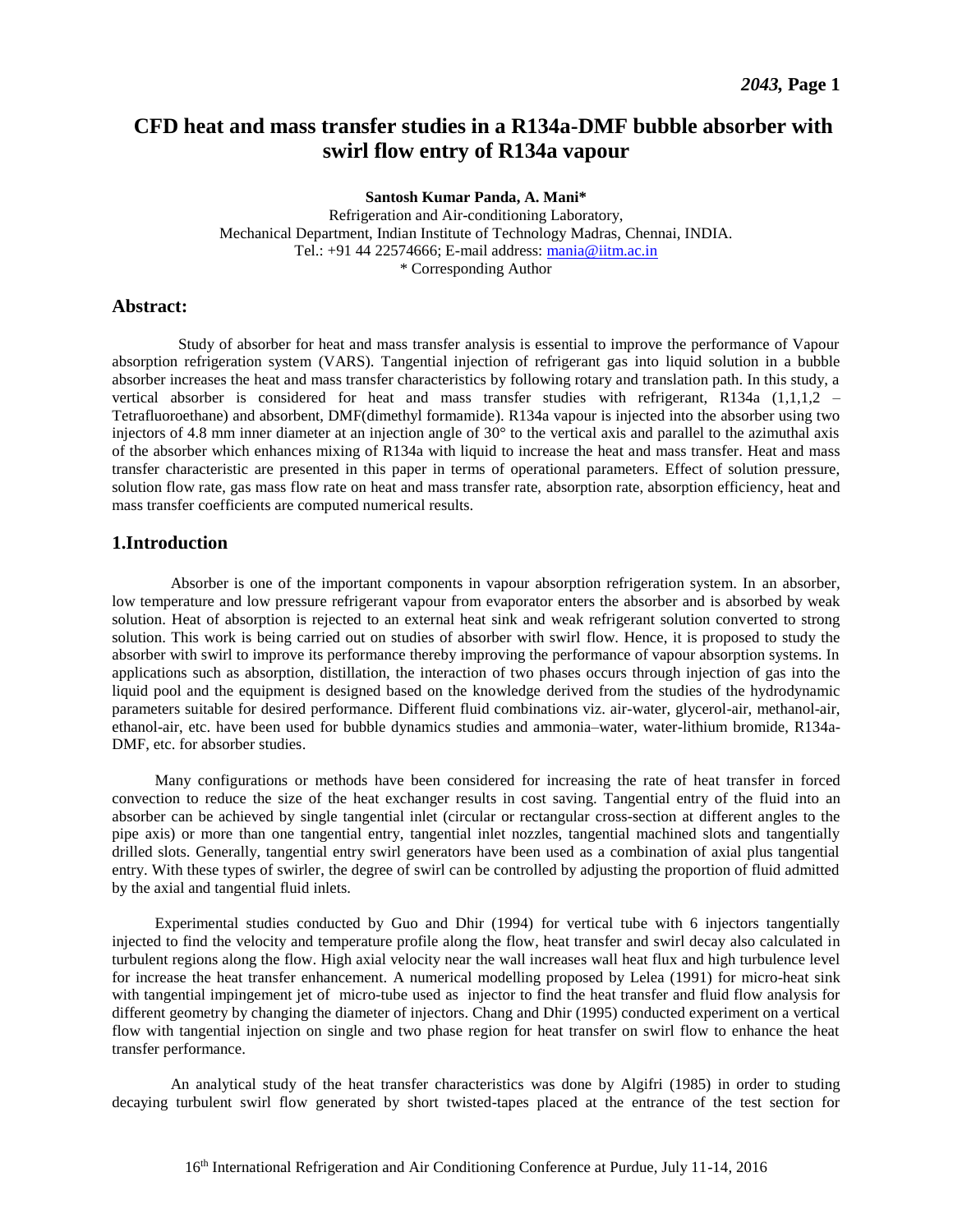enhancement in the performance by solving Navier-Stokes equations with swirl flow. A propeller type swirl generator was developed, and its effects on heat transfer and fluid flow were investigated numerically and experimentally for air flow in a pipe. The effects of swirl flow on the heat transfer and pressure drop was studied by Bali (1998). It was observed that heat transfer increase at the cost of increased pressure drop. Salimpour and Yarmohammadi (2012) done experiment study with twisted tape inserted during convective condensation of R404A in a double counter-flow horizontal tube for enhancing heat transfer.

 Martemianov and Okulov, proposed theoretical model for heat transfer (2003) and mass transfer (2002) in a axisymmetric swirl pipe flow for enhancement. Author's concluded vortex symmetry and vorticity distribution in the vortex core enhances the heat and mass transfer rate. Reynolds number and swirl number also plays major contribution on the enhancement. Study of local mass transfer behavior in decaying annular swirl flow with flow visualisation experiments were conducted to observe the behavior of the flow using an electrochemical method by Yapici (1985).

 Kang et al. (2002) experimental and visualization study about the correlation of mass transfer coefficient for ammonia–water bubble absorption by varying orifice diameter, liquid concentration and vapor velocity are considered as the key parameters. A heat and mass transfer study conducted by applying phenomenological theory to model the absorption of the R134a gas bubble in liquid R134a–dimethyl formamide (DMF) solution, using MATLAB by Suresh and Mani (2010). The bubble dynamics during bubble growth have been studied using this model. Liquid concentration, temperature, heat and mass transfer rates, local heat and mass transfer coefficients are estimated at the bubble interface. Absorption rate, coupled heat transfer rate, average heat and mass transfer coefficients over the entire bubble life span are also calculated. Experimental investigations have been carried out to visualize bubble behaviour and effect of gas flow rate and liquid concentration on bubble characteristics of R134a) in liquid R134a– DMF solution in a glass absorber by Suresh and Mani (2012) in still and flowing solution. Similar type of study with tangential nozzle is studied experimentally for air-water in a bubble absorber. Bubble behaviour was studied in still, co-current and counter-current flow of water in the bubble absorber by Panda and Mani (2014) with the variation of air and water flow rate.

#### **2.Solution Methodology**

 3D cylindrical coordinate mesh created for the bubble absorber by using commercial software. An unstructured mesh with quality of 0.73 and aspect ratio of 18 taken, have been used for numerical analysis. Finitevolume method is used for grid discretization of the absorber model domain. The mesh size of circumferential direction is uniform, but in the radial distribution is increasing the number of elementary volumes to get close result and minimizing the wall effect on the flow. Schematic diagram and the mesh topology of bubble absorber are shown in fig. 1. A cylindrical tube of 65 mm ID and 70 mm OD have been used for the absorber. Two injected nozzle of 4.8 mm ID and 6 mm OD used at an angle of 30° to the vertical axis and parallel to the azimuthal axis.

 In this study, R134a-DMF solution is flowing in the main pipe and R134a vapour is injected through the tangential nozzle. Pressure based solver with steady state condition has been used for solving the problem. Grid independent study has been carried with four different types of mesh sizes say, 153, 251, 315, 555 thousands. Among the mesh sizes 315 thousand mesh size shows good result for heat and mass transfer study as shown in Table-1. An UDF (user defined function) is defined for the fluid property of both liquid and vapour phase like density, viscosity, specific heat and mass diffusivity which varies with the temperature. The correlations of fluid property present in the available literature are used to create the UDF. For solving the governing equation mixture multi-phase, k-ω SST turbulent model, Energy and Species transport model used. Mixture multi-phase model is used with an implicit scheme and PRESTO (Pressure Staggered option) scheme to solve the pressure term. In species transport model, R134a vapour is taken as secondary phase and R134a-DMF liquid used as primary phase. In the absorber model mass inlet boundary condition is used for liquid solution and vapour inlet, pressure outlet condition used at the outlet, no-slip condition in wall used for the model. A constant heat flux boundary condition used in the interface of the absorber. Mass flow rates of liquid and vapour, solution pressure, vapour pressure, temperature, species fraction and volume fraction given for the both liquid and vapour as initial condition. Operating pressure and temperature are set as per the problem. A negative gravity force acting in the y-direction as the position of bubble absorber. SIMPLE (Semi-implicit method for pressure linked equation) scheme is used for pressure-velocity coupling and second order upwind scheme is used for solving momentum, energy, volume fraction and species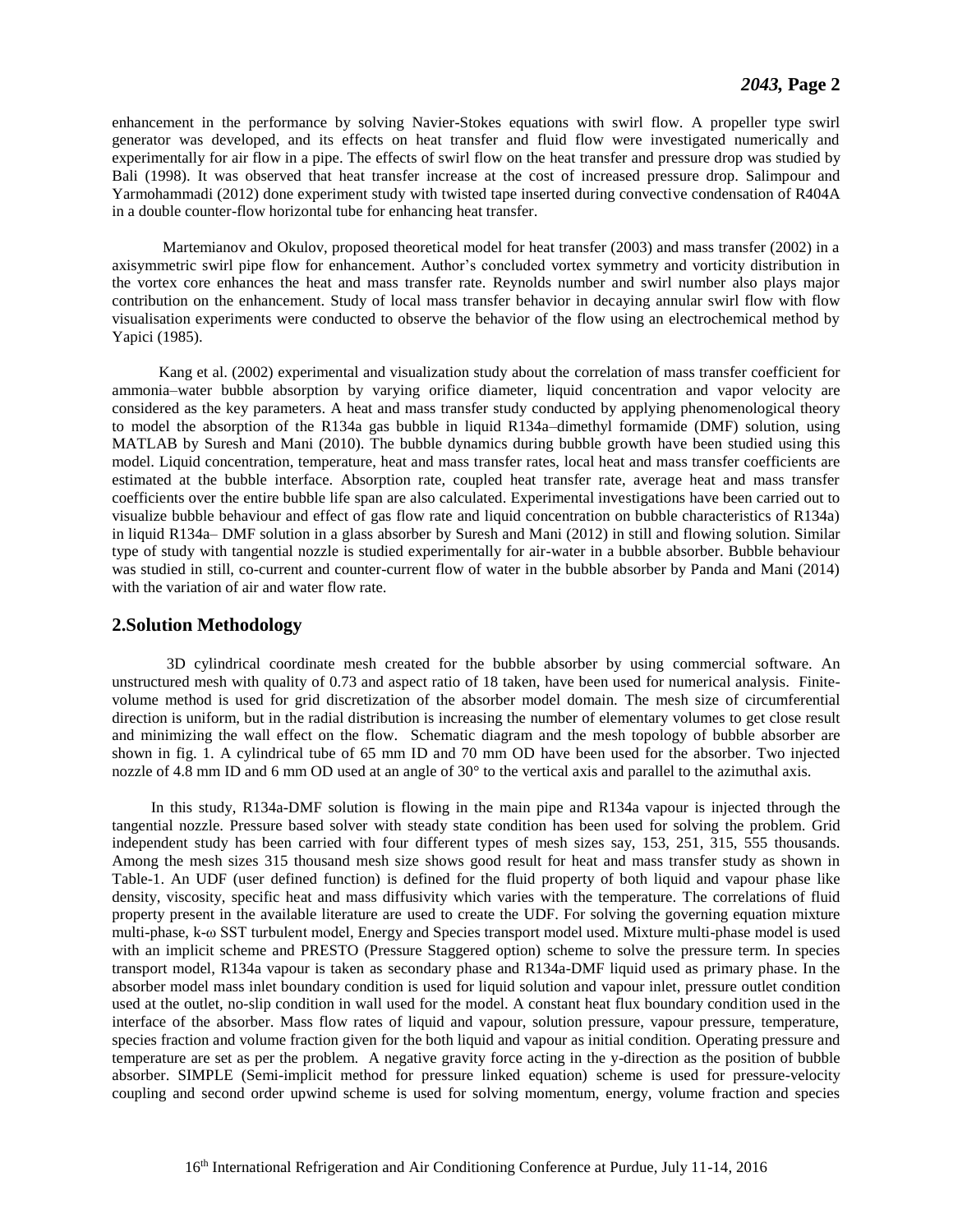equation. Under relaxation factor used as per the solution convergence criteria. The steady simulation is carried out with a time step of varying  $10^{-3}$  to  $10^{-4}$  seconds and 20 iteration steps per time steps.

#### **Table-1 Grid independent study**

| Grid size              | 1.53 lakh | 2.51 lakh | $\pm$ 3.15 lakh | 5.5 lakh |
|------------------------|-----------|-----------|-----------------|----------|
| Pressure drop (Pascal) | 7593.7    | 7553.5    | 7541.           | 7795     |
| % deviation            |           | 0.53      | 0.69            | $-2.65$  |



**Figure 1** Mesh topology of the bubble absorber

# **3.Results and Discussions**

 Tangential injection model was simulated and compared with the single vertical nozzle injected to the bubble absorber containing R134a- DMF fluid combination reported by Suresh and Mani (2010). The model has been studied under the following operating condition such as initial condition as solution pressure 150 kPa to 400 kPa, solution mass flow rate 0.05 to 0.2 kg/s, Solution temperature 293 to 333 K, Solution initial concentration 0.2 to 0.4 kg/kg, Gas flow rate 0.001 to 0.004 kg/s, Gas temperature 273 K, Gas concentration 0.99 kg/kg, Constant wall flux of 1 kW have been maintained in the wall to predict the results accurately.

 Continuous gas injected to the bubble absorber to generate bubble in the liquid-vapor interface. Initially the bubble grows to a maximum volume against the liquid pressure, detach from the nozzle moves upwards and collapse after some distance. At nozzle interface the bubble volume reduces to zero and new bubble growth starts, reaches to maximum volume, and thus the cycle of bubble dynamic continues in the absorber. At higher gas flow rate, the bubble dynamic does not occur at higher frequency, like bubble growth from a minimum volume to a maximum volume, detachment and collapse. The bubble diameter continuously increases till the bubble interface reaches equilibrium conditions and then, replaced by new bubble. The Bubble interference is considered when the bubble is detached from the nozzle. The interface parameter has been taken into account for the performance study of the bubble absorber.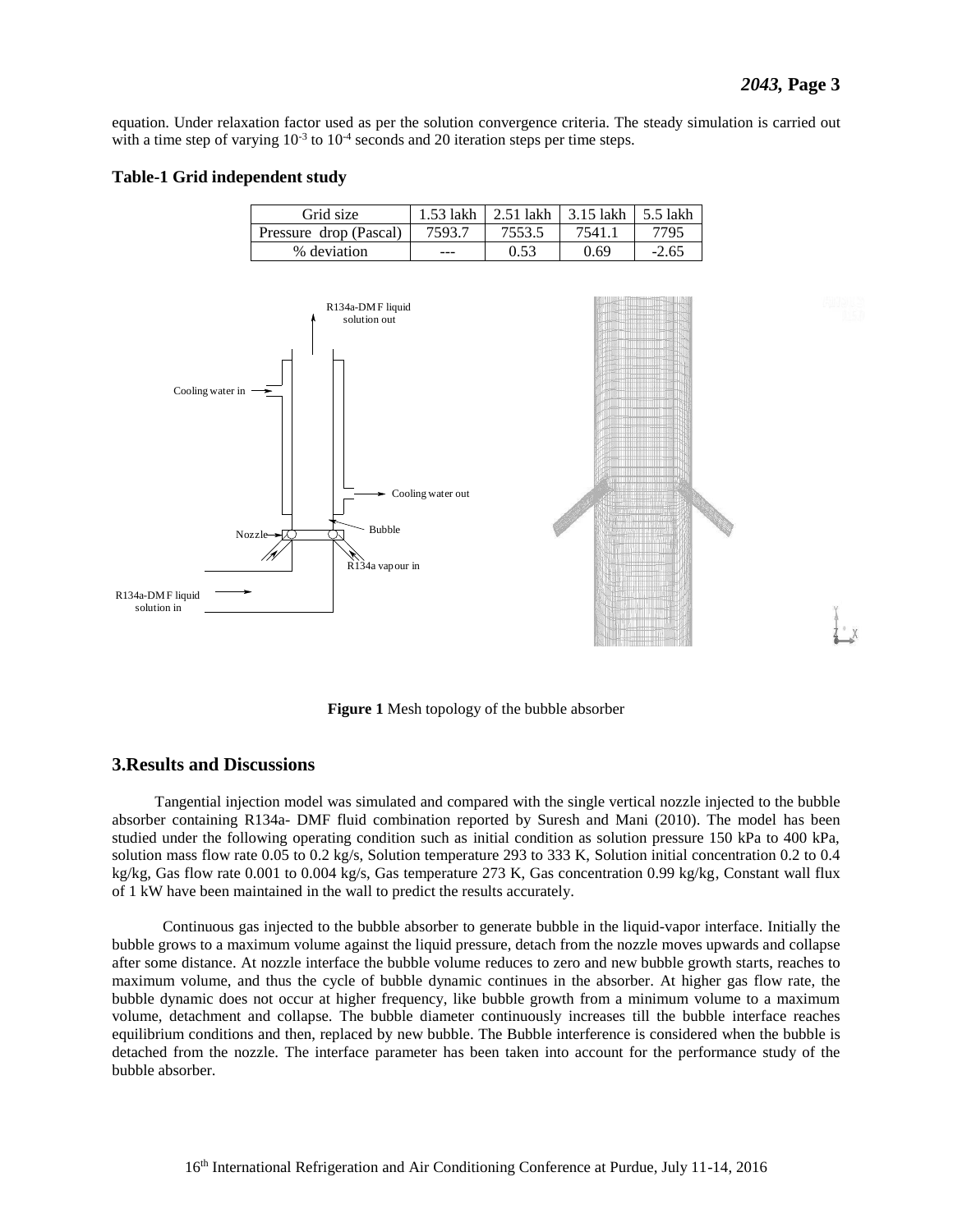

**Figure 2** Effect of solution flow rate on bubble diameter and absorption rate



**Figure 3** Effect of solution flow rate on heat transfer rate and absorption efficiency



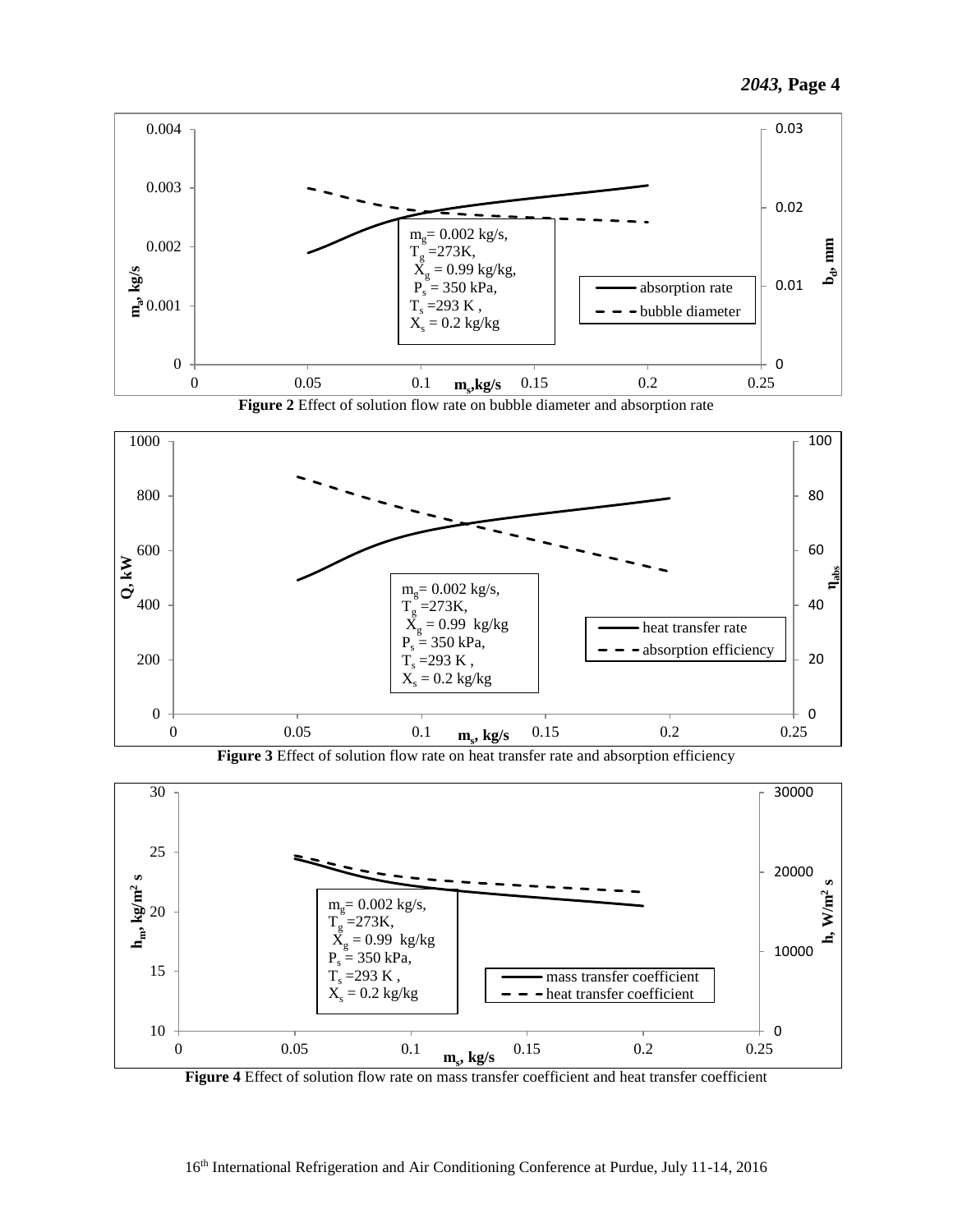

**Figure 5** Effect of solution temperature on bubble diameter and absorption rate



**Figure 7** Effect of solution temperature on mass transfer coefficient and mass transfer coefficient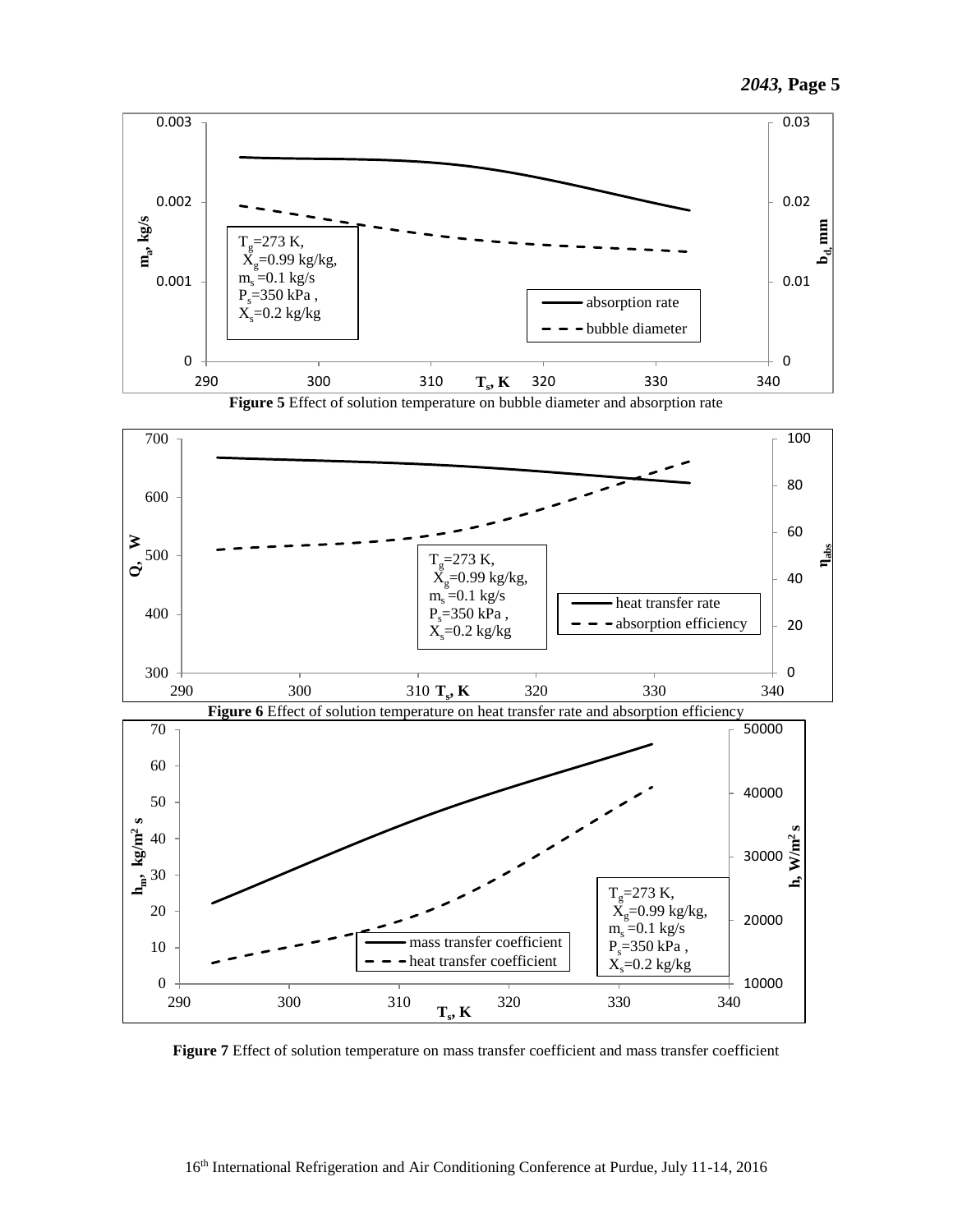



**Figure 9** Effect of gas flow rate on heat transfer rate and absorption efficiency



**Figure 10** Effect of gas flow rate on mass transfer coefficient and heat transfer coefficient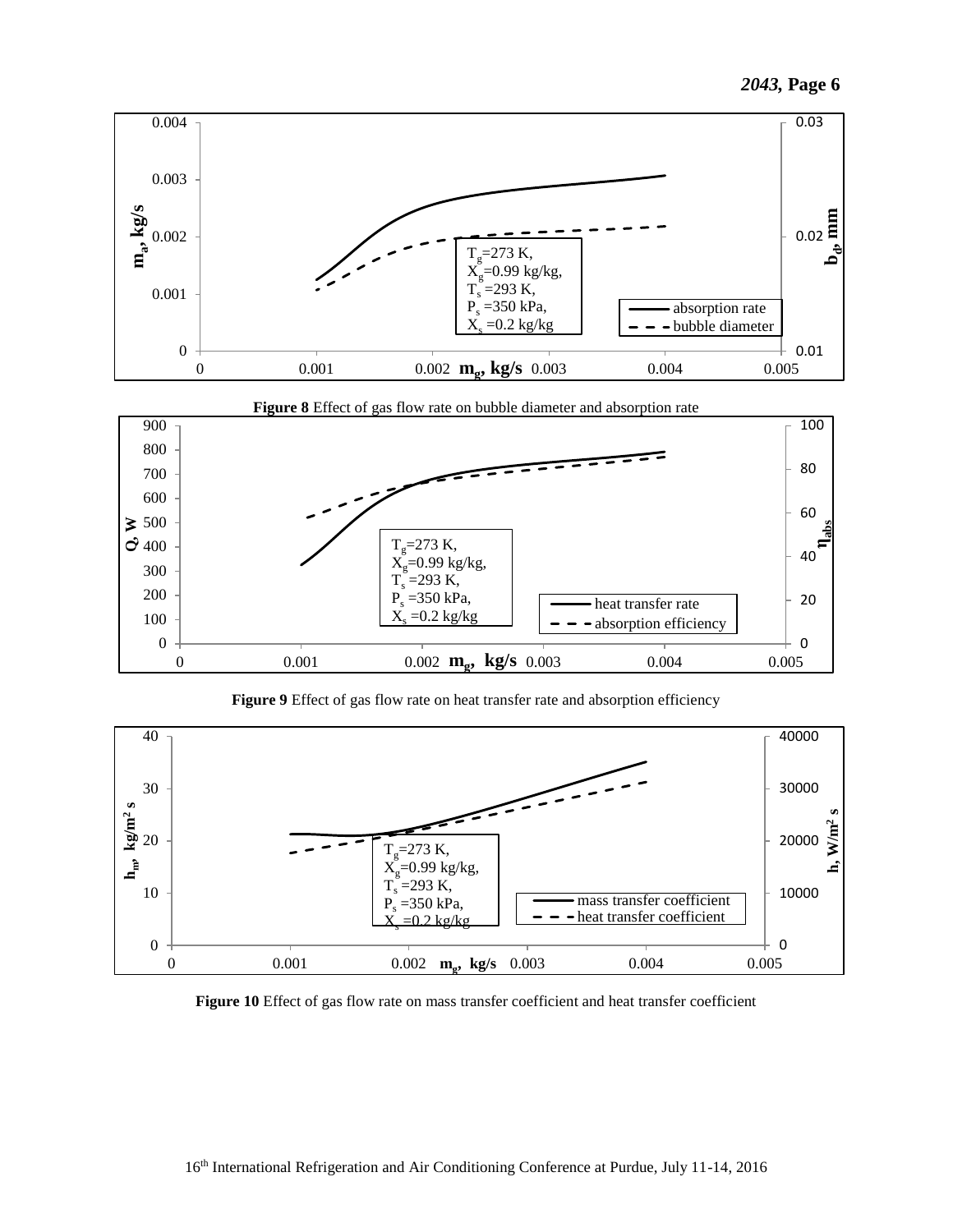

**Figure 12** comparisons of mass transfer coefficient with variation with gas flow rate



**Figure 12** comparisons of mass transfer coefficient with variation with solution inlet temperature

 Figure 2 shows variation of bubble diameter with solution flow rate at the given concentration of solution. As solution flow rate increases, bubble diameter starts decreasing. When liquid solution is flowing in upward direction, it exerts force on bubble surface and assists in earlier detachment. The increase in solution flow rate, increases the velocity reduces the bubble life, leads to an early detachment rate therefore the bubble diameter reduces. Figure 2 also shows solution flow rate variation of absorption rates at a given concentration of solution. As solution flow rate increases, absorption rate increases due to decrease in bubble life. Figure 3 presents change in heat transfer rates with solution flow rate at a given concentration of solution. As solution mass flow rate increases, heat transfer rate increases. The rate of increase of heat transfer depends on proportional rate of change in absorption rate. The absorption efficiency varies with solution flow rate at same concentration of solution shown in Fig. 3. The initial concentration increases in solution at absorber pressure outlet, as solution pressure increases the concentration decreases which in turn decreases the absorption efficiency. Variation of heat transfer coefficient with solution flow rate at a given concentration solution is shown in Fig 4. Heat transfer coefficient decrease solution flow rate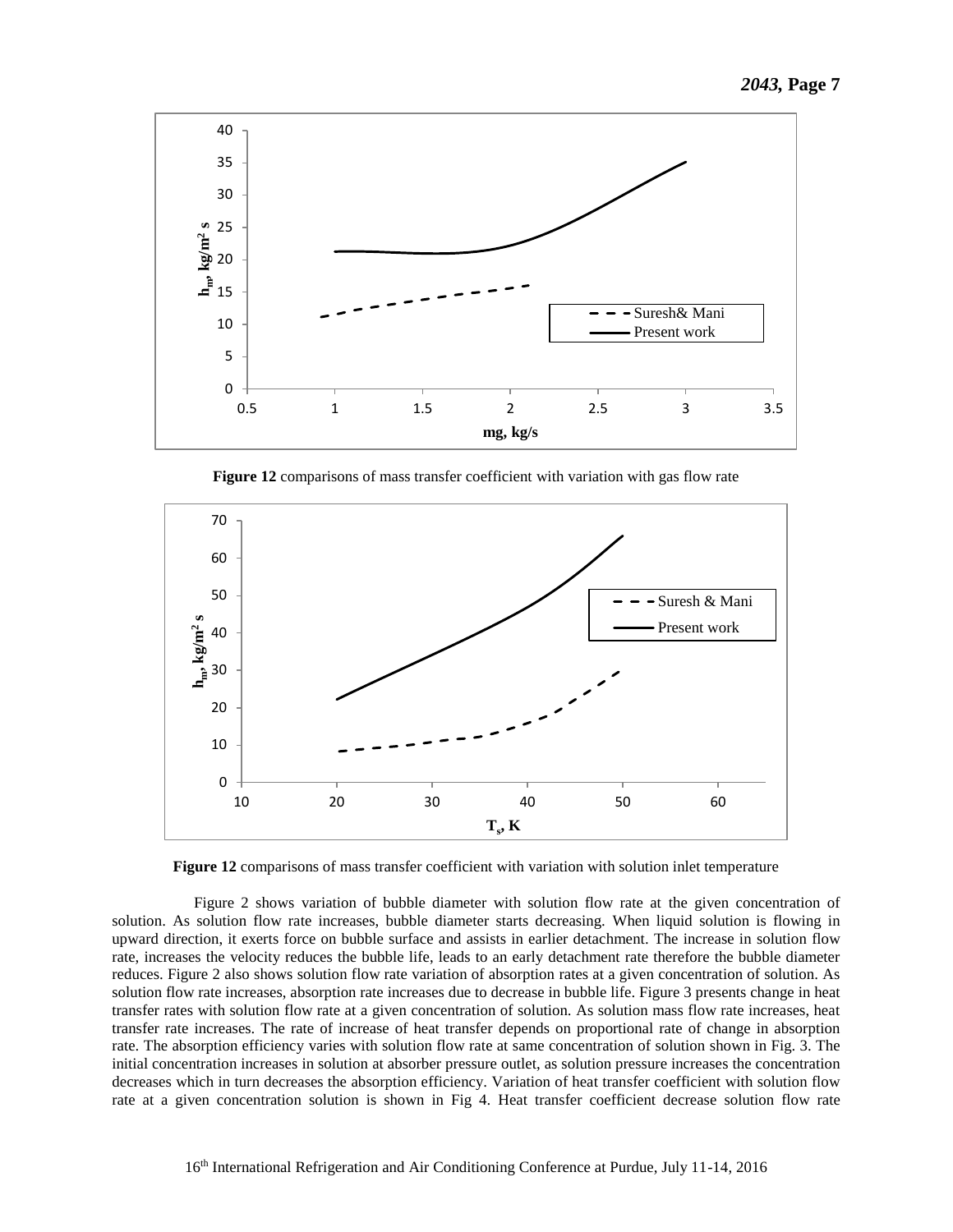increases due to increase in temperature of bubble volume. The mass transfer coefficient also reported in Fig. 4 varies with solution flow rate at an initial concentration of solution. Though absorption rate is high, mass transfer coefficient decreases as solution flow rate increases due to increase in concentration of bubble volume.



**Figure 13** comparisons of heat transfer coefficient with variation with gas flow rate



**Figure 14** comparisons of heat transfer coefficient with variation with solution inlet temperature

 In Fig. 5 bubble diameter and absorption rate decreases as the solution inlet temperatures increase due to reduction in bubble life. In Fig. 6 the heat transfer rate decreases with higher solution inlet temperatures due to lower absorption rate and absorption efficiency increases with solution inlet temperature due to reduction in bubble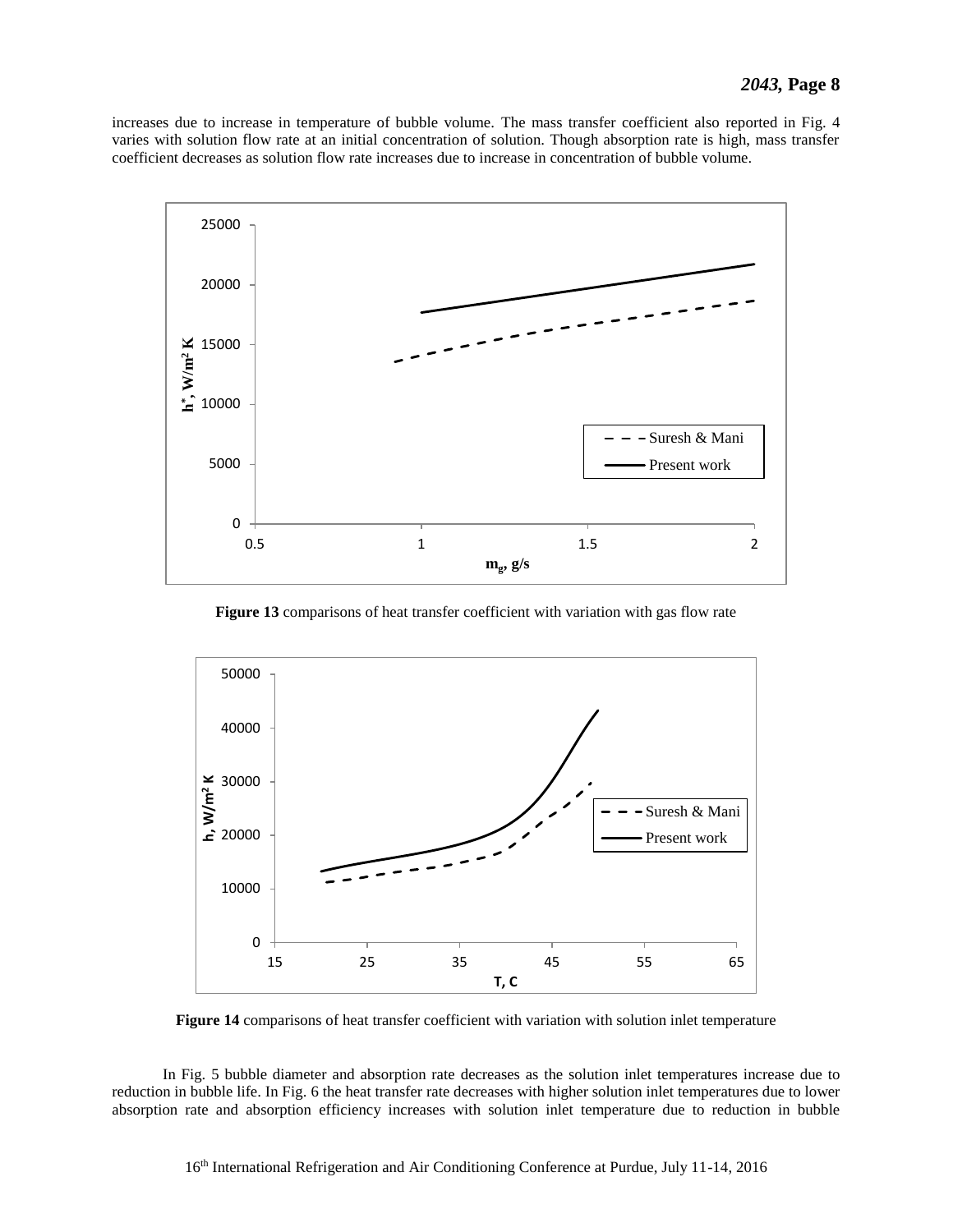diameter, as solution inlet temperature increases due to reduction in mass fraction at bubble interface. Figure 7 presents the variation of heat transfer coefficient with solution inlet temperature, heat transfer coefficients increases with increase solution inlet temperatures because decrease in bubble volume and interface temperature dominates over the decrease in the heat transfer rate. Figure 7 also presents the mass transfer coefficient increases with solution inlet temperatures. Similar to the heat transfer coefficient at increasing in solution inlet temperatures, reduction in bubble volume and bubble diameter and concentration the absorption rate is less.

 In Fig. 8 bubble diameter increase as gas mass flow rate increases and at higher gas flow rate it remains same. Absorption rate increase as the gas flow rate increase reported. In Fig. 9 heat transfer rate increases as gas mass flow rate increases due to higher absorption rates. Absorption efficiency increases at higher gas mass flow rates due to increase in liquid mass fraction at absorber outlet at higher absorption rates. In Fig. 10 the heat transfer coefficient also increases with higher gas flow rates due to increase in coupled heat transfer rate at higher absorption rates. Figure 10 represents variation of mass transfer coefficients with gas mass flow rate. The mass transfer coefficient increases with gas mass flow rates due to the increase in absorption rate at higher gas mass flow rates. The comparison of mass transfer coefficient varies in Fig. 11 and heat transfer coefficient in Fig. 13 with solution inlet temperature which compared with no swirl single vertical nozzle injection with the tangential nozzle induced swirl. Similarly the mass transfer coefficient shown in Fig. 12 and heat transfer coefficient in Fig. 14 varies with gas flow rate which compared the above condition. There is an enhancement of mass transfer coefficient of range 120-170% and heat transfer coefficient improvement of 20-40% predicted.

#### **4.Conclusions**

 A numerical study of heat and mass transfer is applied to model with generating swirl by tangential injection to absorb the refrigerant R134a bubble in dimethyl formamide (DMF) solution. The properties like specific heat, density, viscosity, etc for R134a–DMF solution have been calculated as function of temperature using correlations available in literature. Bubble diameter, heat and mass transfer rates, heat and mass transfer coefficients, absorption rate, heat transfer rate, heat and mass transfer coefficients are calculated for the bubble absorber. The heat and mass transfer rates obtained from this model are compared with the single vertical nozzle inserted to the bubble absorber results. The results are in good agreement with the predictions of the model. The mass transfer coefficient enhancement is 120-170% and heat transfer coefficient enhancement of 20-40% in swirl flow compared to the no swirl case vertical nozzle inserted to the bubble absorber results found. Similar enhancement rate in heat transfer coefficient in Bali (1998) and Salimpour (2012) and mass transfer coefficient also reported in Yapici et al. (1994) and Shoukry et al. (1985).

 Heat and mass transfer rates increase with the solution flow rate. Heat and mass transfer coefficients decrease as the solution flow rate increases Absorption efficiency decreases as solution flow rate increases. Heat and mass transfer rates decrease and heat, mass transfer coefficients and absorption efficiency increase as solution inlet temperature increases. Heat and mass transfer rates, heat and mass transfer coefficients and absorption efficiency increase as gas flow rate increases.

# **5.References**

- 1) Algifri A. H., and Bhardwaj R. K., (1985). Prediction of the heat transfer for decaying turbulent swirl flow in a tube, *Int. J. Hear Mass Transfer.* Vol. 28, No. 9, pp. 1637-1643.
- 2) Bali Tfilin, (1998). Modeling of heat transfer and fluid flow for decaying swirl flow in a circular pipe, Int*. J. Hear Mass Transfer.* Vol. 25, No. 3, pp. 349-358.
- 3) Chang F., Dhir V.K. (1995). Mechanisms of heat transfer enhancement and slow decay of swirl in tubes using tangential injection, Int*. J. Heat and Fluid Flow,* vol. 16, pp. 78-87.
- 4) Guo Z., Dhir V.K. (1994). Single- and two-phase heat transfer in tangential injection- induced swirl flow, *Int. J. Heat and Fluid Flow*, vol. 10, No-3, pp. 203-210.
- 5) Kanga Yong Tae, Naganob T., Kashiwagib Takao, (2002) Mass transfer correlation of <sub>NH3</sub>–H<sub>2</sub>O bubble absorption, *International Journal of Refrigeration* 25, 878–886.
- 6) Kioth Osami (1990). Experimental study of turbulent swirling flow in a straight pipe, *Journal Fluid Mech*., vol. 225, pp. 445-479.